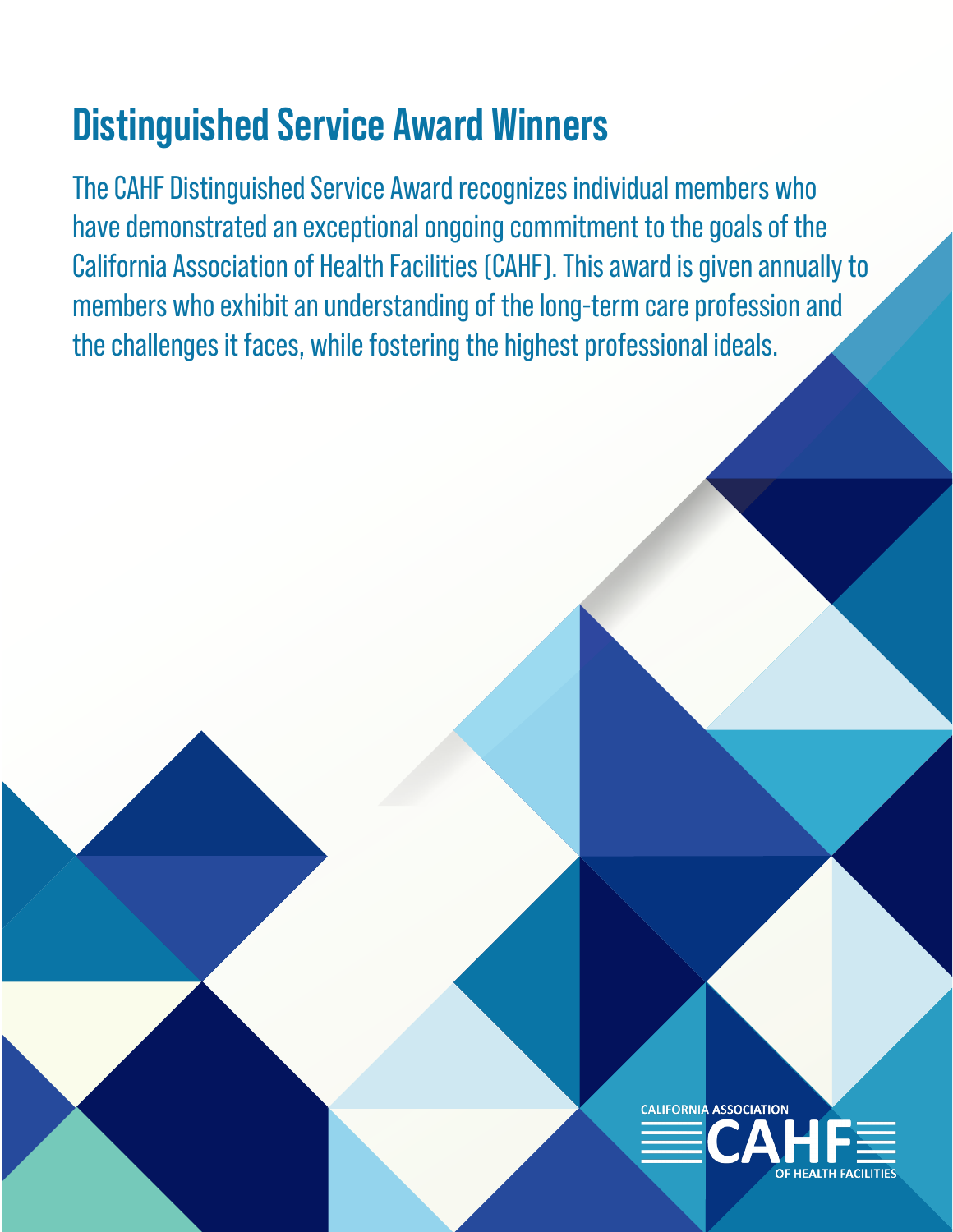## **PREVIOUS WINNERS**

# **2021**

#### **Lori Cooper**

As a former administrator at Stonebrook Healthcare in Concord, Lori and her team obtained the state's first AHCA Gold, Excellence in Programming Award. Lori is a licensed administrator in three states and has served on numerous CAHF committee's and leadership position culminating with her service as Chair of the Board of Directors.

### **Ron Wall**

With more than 30 years of experience in long term care, Ron has been a program director, administrator, corporate consultant and owner. He serves as the vice chair of the CAHF Political Action Committee and has been a long-time participant in the Public Advocacy Committee. Ron is an active participant in association political activities and a generous supporter of CAHF.

## **2019**

#### **Bill Wilson**

Regular attendees of CAHF's Legal Series or members who attend sessions on elder abuse, fraud or arbitration have been on the receiving end of valuable legal insights from Bill Wilson. A partner in the law firm Wilson Getty, Bill is a frequent lecturer at CAHF conferences, sharing stories and advice about legal challenges facing providers. He has successfully defended a number of CAHF members and long-term care clients against civil liability claims. Bill has been an active member of the CAHF Legal Subcommittee and a relentless supporter of the association.

#### **Nanci Wilson**

Nanci brings energy and passion to every position she holds. Nanci is a licensed physical therapist and clinical instructor, an RCFE and Home Care Administrator, and board certified in wound management. She was responsible for 32 facilities at North American as Vice President of Rehab Services, but Nanci has spent much of the latter part of her career at Plum Healthcare. As director of Rehab Services or as VP for Research and Development, Nanci has used her skills to create focus and vision in areas of clinical and financial compliance. Lately, she has been instrumental in helping providers understand the new PDPM payment model. She remains an active member of CAHF's Government Relations and Strategic Planning committees.







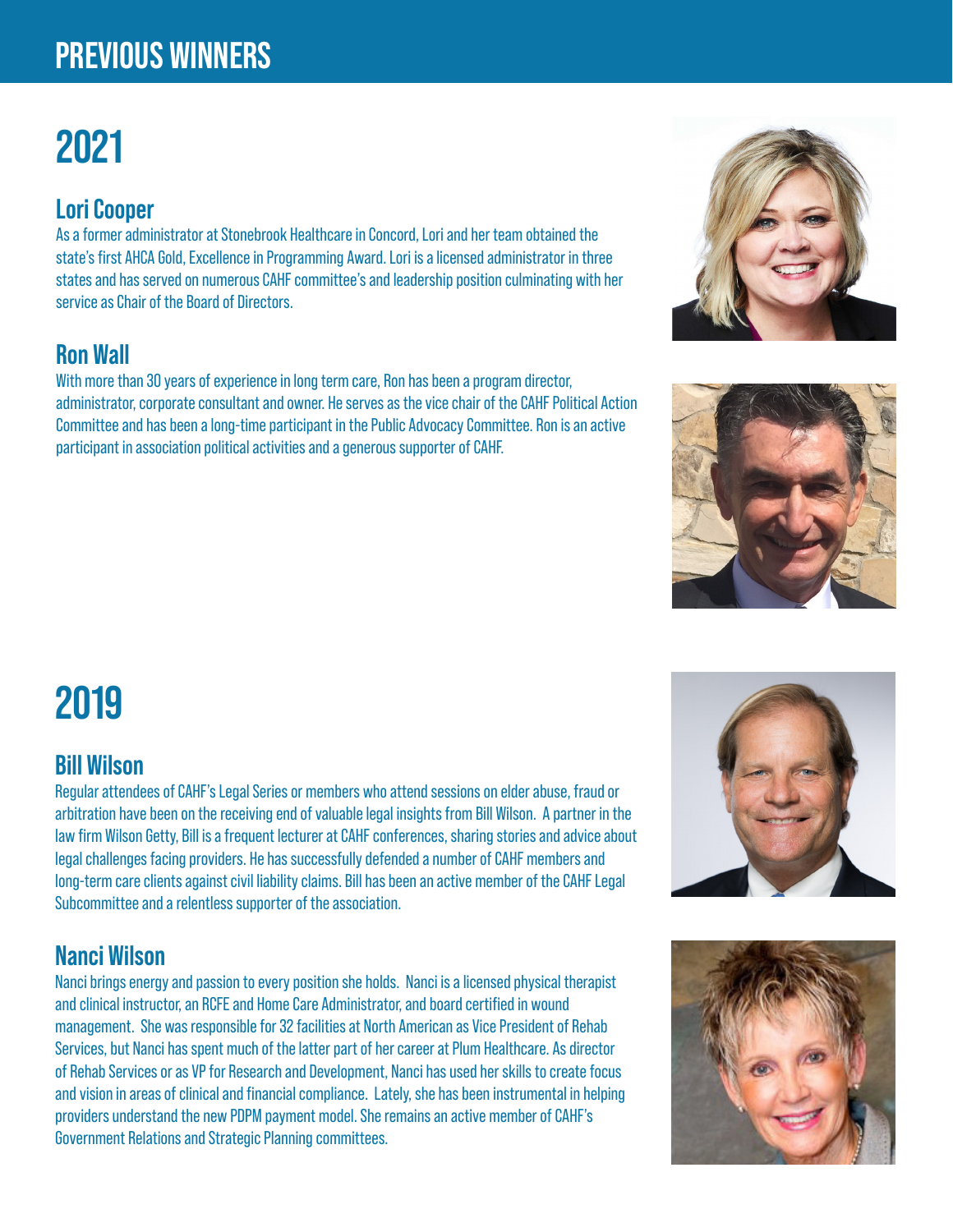### **PREVIOUS WINNERS**





## **2018**

#### **Julianne Williams**

Regular attendees of CAHF's Legal Series or members who attend sessions on elder abuse, fraud or arbitration have been on the receiving end of valuable legal insights from Bill Wilson. A partner in the law firm Wilson Getty, Bill is a frequent lecturer at CAHF conferences, sharing stories and advice about legal challenges facing providers. He has successfully defended a number of CAHF members and long-term care clients against civil liability claims. Bill has been an active member of the CAHF Legal Subcommittee and a relentless supporter of the association.

#### **Kevin Lawrence**

Nanci brings energy and passion to every position she holds. Nanci is a licensed physical therapist and clinical instructor, an RCFE and Home Care Administrator, and board certified in wound management. She was responsible for 32 facilities at North American as Vice President of Rehab Services, but Nanci has spent much of the latter part of her career at Plum Healthcare. As director of Rehab Services or as VP for Research and Development, Nanci has used her skills to create focus and vision in areas of clinical and financial compliance. Lately, she has been instrumental in helping providers understand the new PDPM payment model. She remains an active member of CAHF's Government Relations and Strategic Planning committees.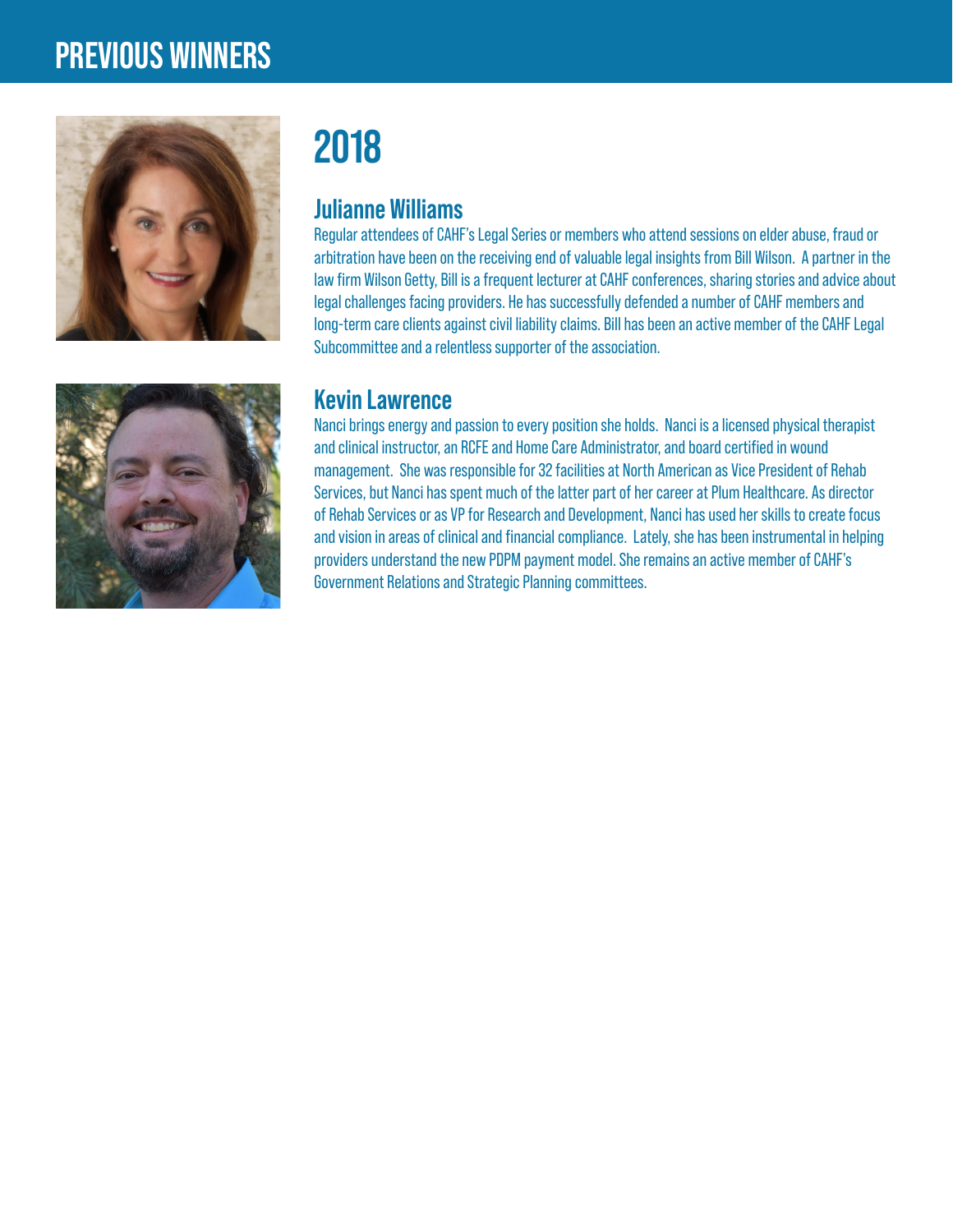## **ADDITIONAL PREVIOUS WINNERS**

| 2017 | <b>Rosemary Campos Kilby</b><br><b>Terry Sheets</b> | 2010 | <b>Deborah Davis-White</b><br><b>Tiffany Karlin</b><br><b>Michael Mamot</b> |
|------|-----------------------------------------------------|------|-----------------------------------------------------------------------------|
| 2016 | <b>Leslie Cotham</b><br><b>Christine Wilson</b>     |      | <b>Juanita Rettinghaus</b><br><b>Brett Watson</b><br><b>Larry Zweigle</b>   |
| 2015 | <b>Eric Burger</b>                                  |      |                                                                             |
|      | <b>Clay Green</b>                                   | 2009 | <b>Corine Bernard</b>                                                       |
|      | <b>Dr. Karl Steinberg</b>                           |      | <b>Scott Carlson</b>                                                        |
| 2014 | Deanna Hill                                         |      | <b>Mike Dodge</b><br><b>Velvet Mayes</b>                                    |
|      | <b>Jennifer Sprow</b>                               |      | <b>Richard Mendlen</b>                                                      |
|      | <b>Matthew Steinorth</b>                            |      | <b>Scott Tarde</b>                                                          |
|      | <b>Mark Uranga</b>                                  |      | <b>Robert Taylor</b>                                                        |
|      |                                                     |      |                                                                             |
| 2013 | <b>Mark Argabright</b>                              | 2008 | <b>Al Braswell</b>                                                          |
|      | <b>Carol Burger</b>                                 |      | <b>Daniel Cipponeri</b>                                                     |
|      | <b>Becky Joseph</b>                                 |      | <b>Ron Dodgen</b>                                                           |
|      | <b>Sharolyn Kriger</b>                              |      | Debra Friedman                                                              |
|      | <b>Michael Raffee</b>                               |      | A. Eduardo Gonzalez                                                         |
|      |                                                     |      | <b>Ed Long</b>                                                              |
| 2012 | <b>Frances Foy</b>                                  |      | <b>Scott Kiepen</b>                                                         |
|      | <b>Linda Mullany</b>                                |      | <b>Tracie Murray</b>                                                        |
|      | <b>Rose Tupaz</b><br><b>Mike Uranga</b>             | 2007 | <b>Fran Abdou</b>                                                           |
|      | <b>Marcy Woolpert</b>                               |      | <b>Terry Bane</b>                                                           |
|      | <b>Matt Yarwood</b>                                 |      | <b>Mark Johnson</b>                                                         |
|      |                                                     |      | Dan Murray                                                                  |
| 2011 | <b>Russell Boydston</b>                             |      |                                                                             |
|      | <b>Cheryl Jumonville</b>                            | 2006 | <b>Jill Capella</b>                                                         |
|      | <b>Cheryl Loflin-Wertz</b>                          |      | <b>Sue Curfman</b>                                                          |
|      | <b>Joe Miceli</b>                                   |      | <b>Mike Cutchshaw</b>                                                       |
|      | <b>Maricela Santana</b>                             |      | <b>Mike Leznick</b>                                                         |
|      | <b>Lee Sommars</b>                                  |      | <b>James Napoli</b>                                                         |
|      |                                                     |      | <b>Marianne Schultz</b>                                                     |
|      |                                                     |      |                                                                             |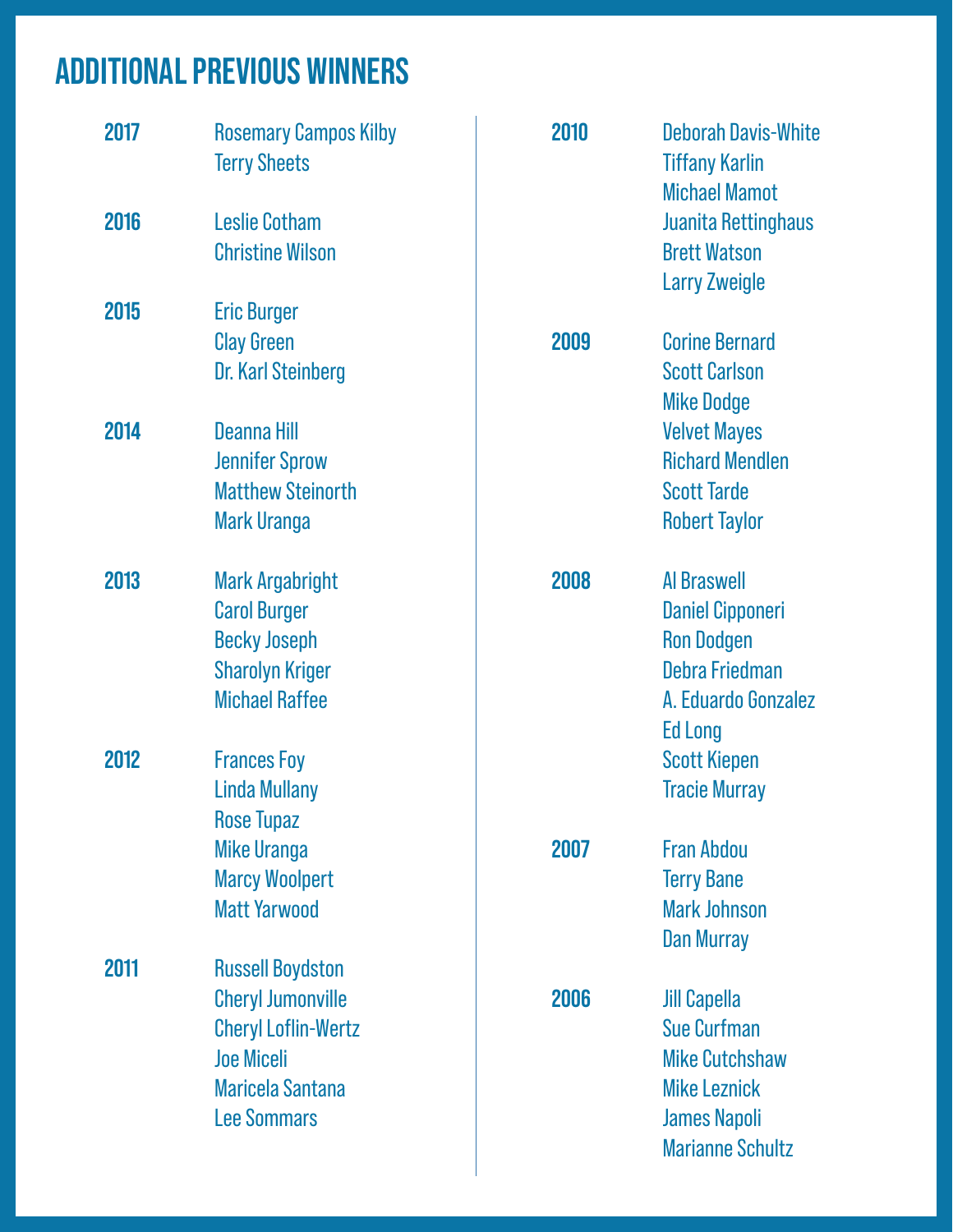## **ADDITIONAL PREVIOUS WINNERS**

| 2006<br>(cont.) | <b>Kennon Shea</b><br><b>Phil Sullivan</b>                                                                                                                               | 2001<br>(cont.) | v zJan Harshman<br><b>Jim Koontz</b>                                                      |
|-----------------|--------------------------------------------------------------------------------------------------------------------------------------------------------------------------|-----------------|-------------------------------------------------------------------------------------------|
|                 | <b>Rebecca Turner</b>                                                                                                                                                    |                 | Deborah Portela<br><b>Eric Schaffer</b>                                                   |
| 2005            | <b>Calvin Callaway</b><br><b>Dorothy Haemer</b>                                                                                                                          |                 | <b>Aaron Straus</b>                                                                       |
|                 | <b>Mark Reagan</b><br><b>Elizabeth Plott Tyler</b>                                                                                                                       | 2000            | <b>Jim Bursey</b><br><b>Sandra Haskins</b><br>Georgia Otterson                            |
| 2004            | <b>Beth Brizee</b><br><b>Gary Collins</b><br><b>William Cloonan</b><br><b>Steve Flood</b><br><b>Adelle Leber</b><br><b>Roland Rapp</b><br><b>Joanne Van Dyke</b>         |                 | <b>Jon Pasqua</b><br><b>Regina Scott</b><br><b>Carol Van Horst</b><br><b>Corey Wright</b> |
| 2003            | <b>Rhonda Anderson</b><br><b>Richard Evatz</b><br><b>Holly Johnson</b><br><b>Carole Lillis</b><br><b>Dawn Martin</b><br><b>Johana Martz</b><br><b>William Schifferli</b> |                 |                                                                                           |
| 2002            | <b>Berry Crow</b><br><b>Lucille Epperson</b><br><b>Juliana Glydon</b><br><b>Richard MacFarlane</b><br><b>Terry Mundy</b><br><b>Tom Turner</b>                            |                 |                                                                                           |
| 2001            | <b>Jane Berk</b><br><b>Renate Fassbender</b><br><b>Marilyn Groves</b>                                                                                                    |                 |                                                                                           |